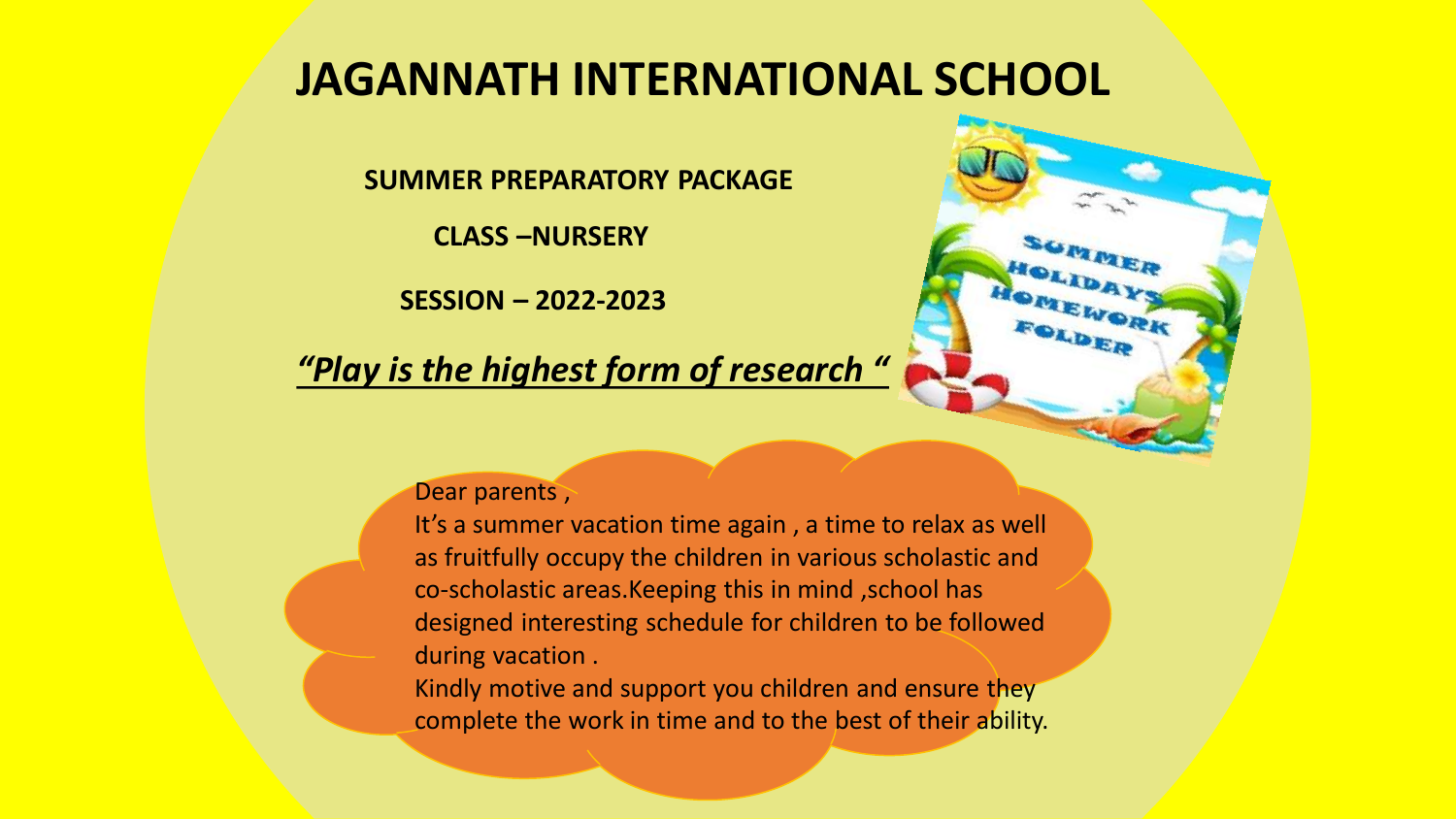Holidays are the best time of the year, Time to shout, clap and cheer up!!! Jump up and have lots of fun!!! Enjoy treats in tons and tons!!! Try cool recipes with your grand parents too!! Be nice and helpful to all each day!!! You are a member of JIS family- A winner all the way!!!

#### *Class - NURSERY*

- Assist your mother in small households tasks like dusting, filling water bottles etc.
- Listen and read moral stories

#### Directions for parents

- We have designed some fun filled activities for kids.
- Encourage your child to do them independently and neatly under elders guidance.
- Use the resources available at home
- Mail your holiday homework to
- nurjis84@gmail.com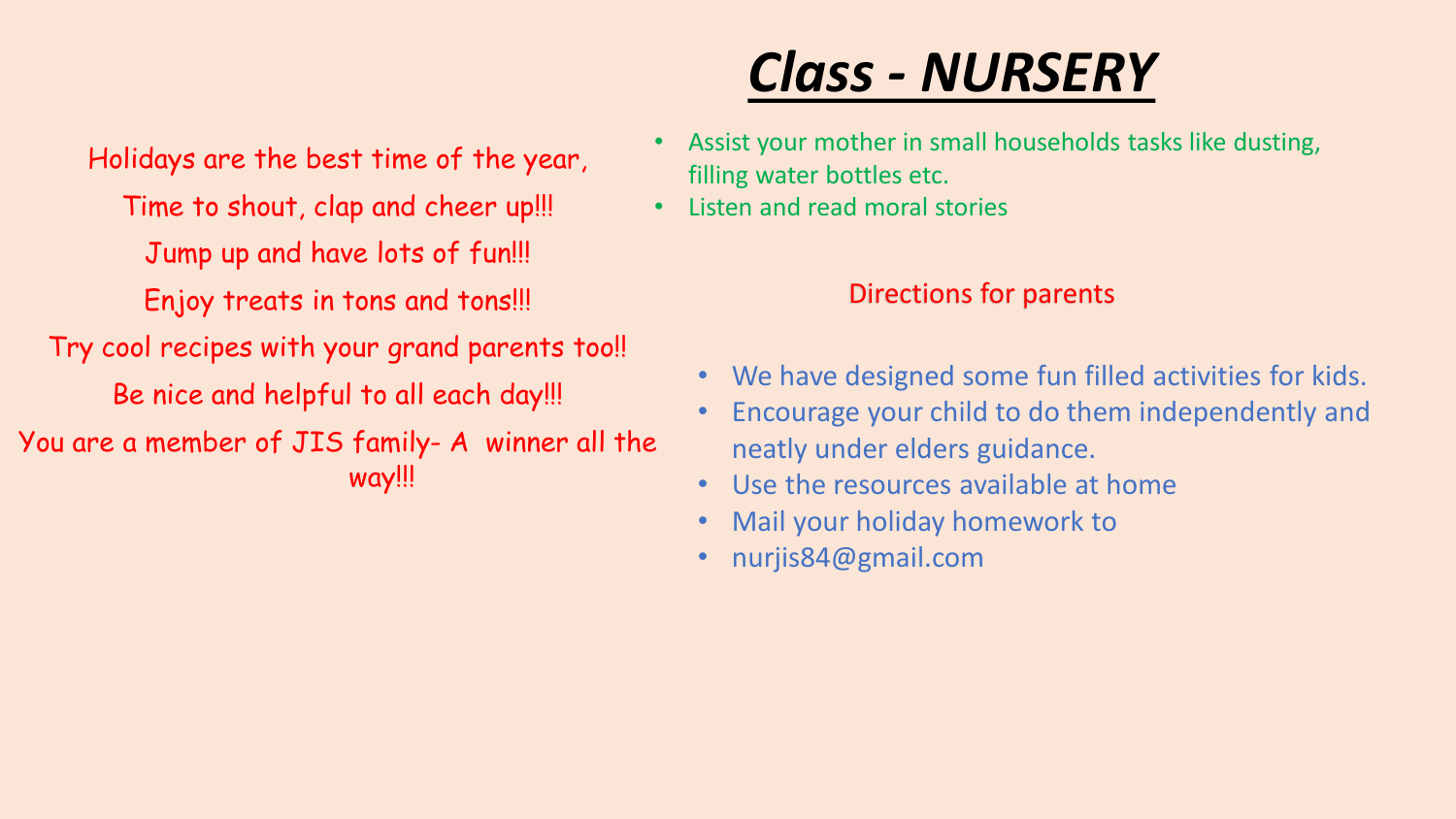#### **COVID SAFETY GUIDELINES**

- **Wash you hands and face at regular intervals of time with soap and water**
- **Wear a mask when moving out of house.**
- **Maintain social distancing**
- **Exercise daily and practise meditation**
- **Take a balanced diet.**
- **Clean the frequently touched surfaces with disinfectant regularly.**
- **Stay home, stay safe**

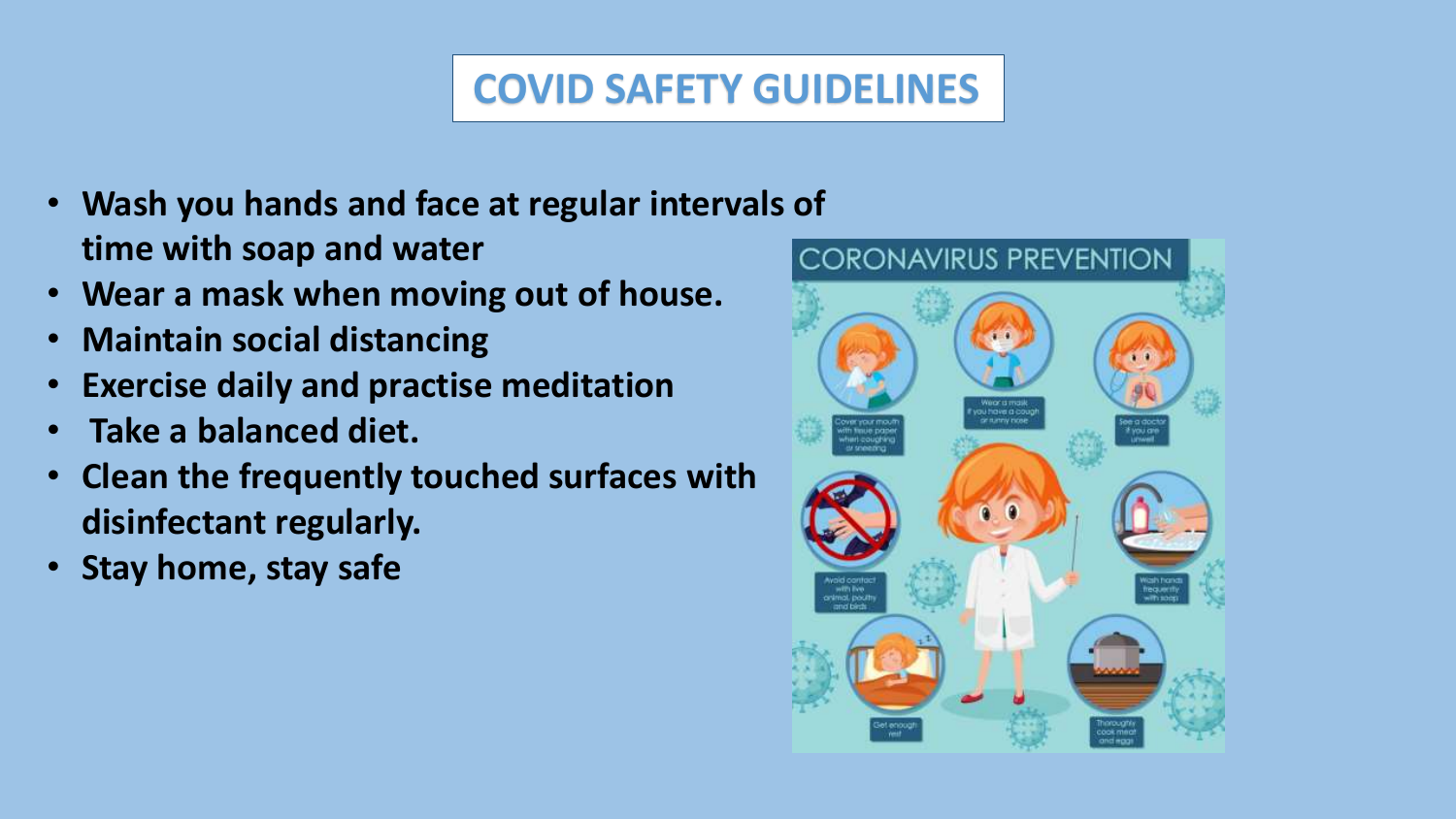# **ACTIVITY - 1** *Time to learn and fun*

*letters activity.*



Alphabet Pencil Puzzles

90

**Bb** 

 $c_{c}$ 

Dd

 $\mathcal{M}^{\mathbb{Z}}$ 

freel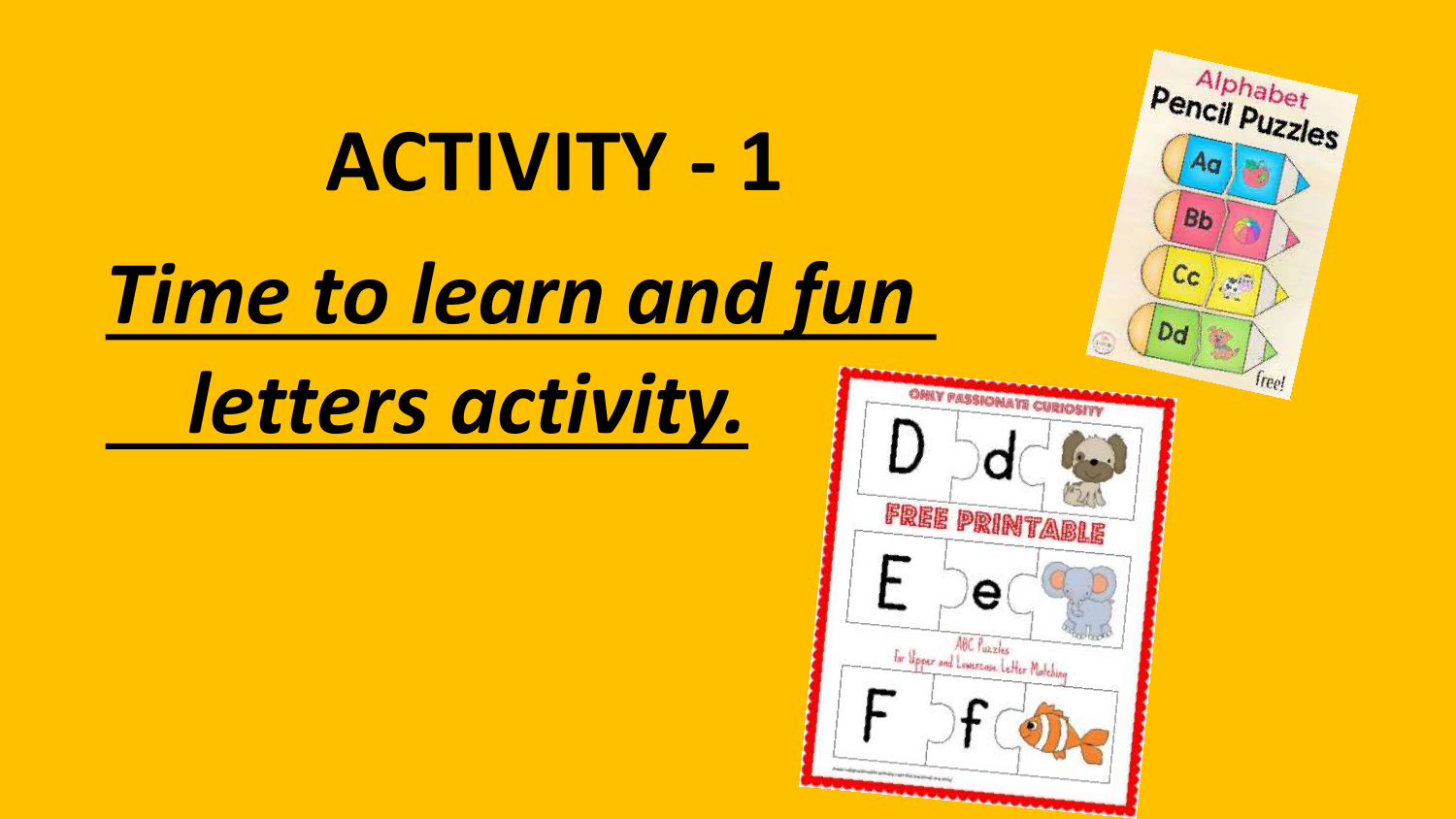## **ACTIVITY - 2**

### *Pom Pom maze challenges activity*



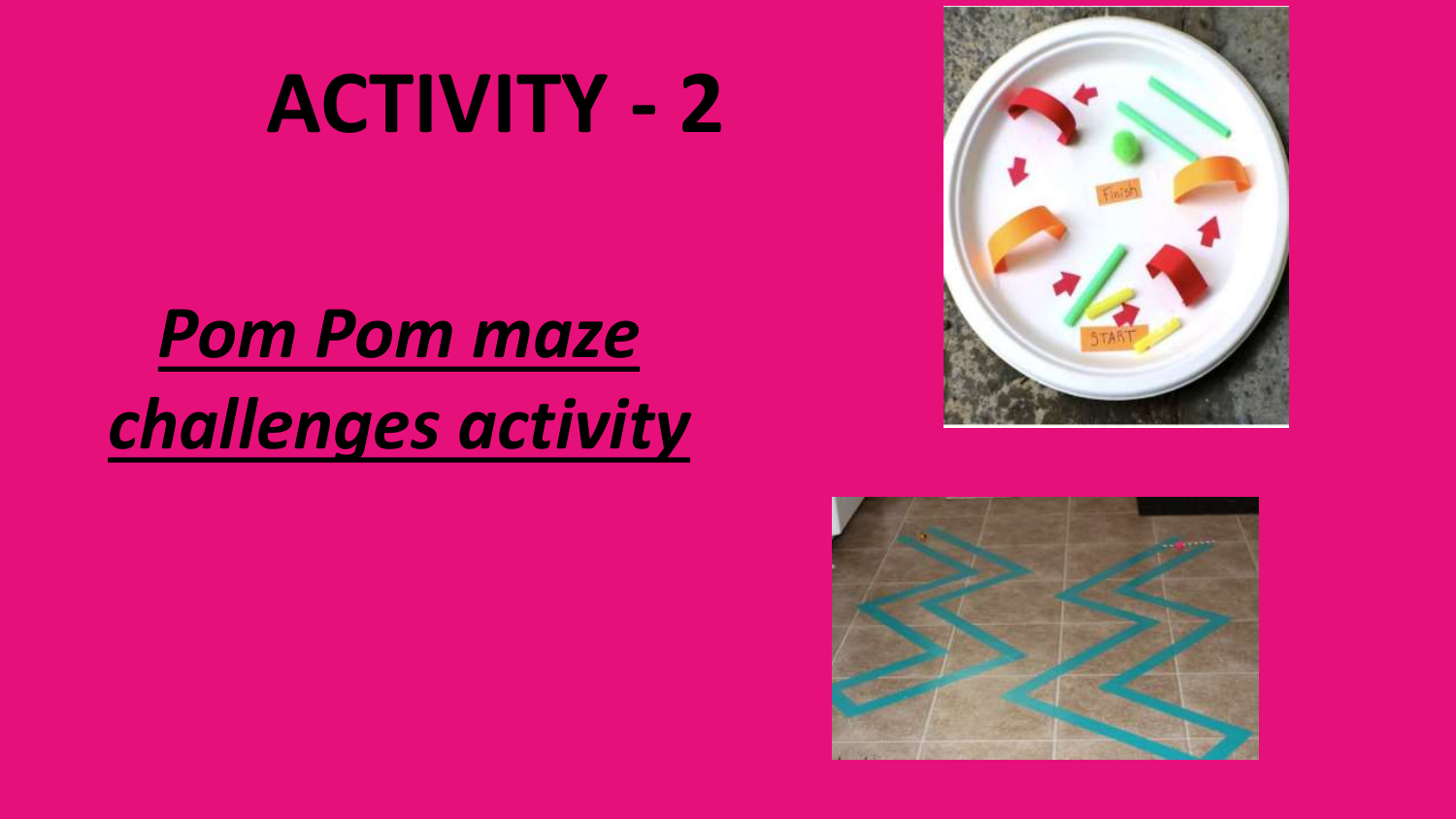#### **ACTIVITY-3**

*Printable quiet colourable and shapes book*

**https://pin.it/1IuYoHz**

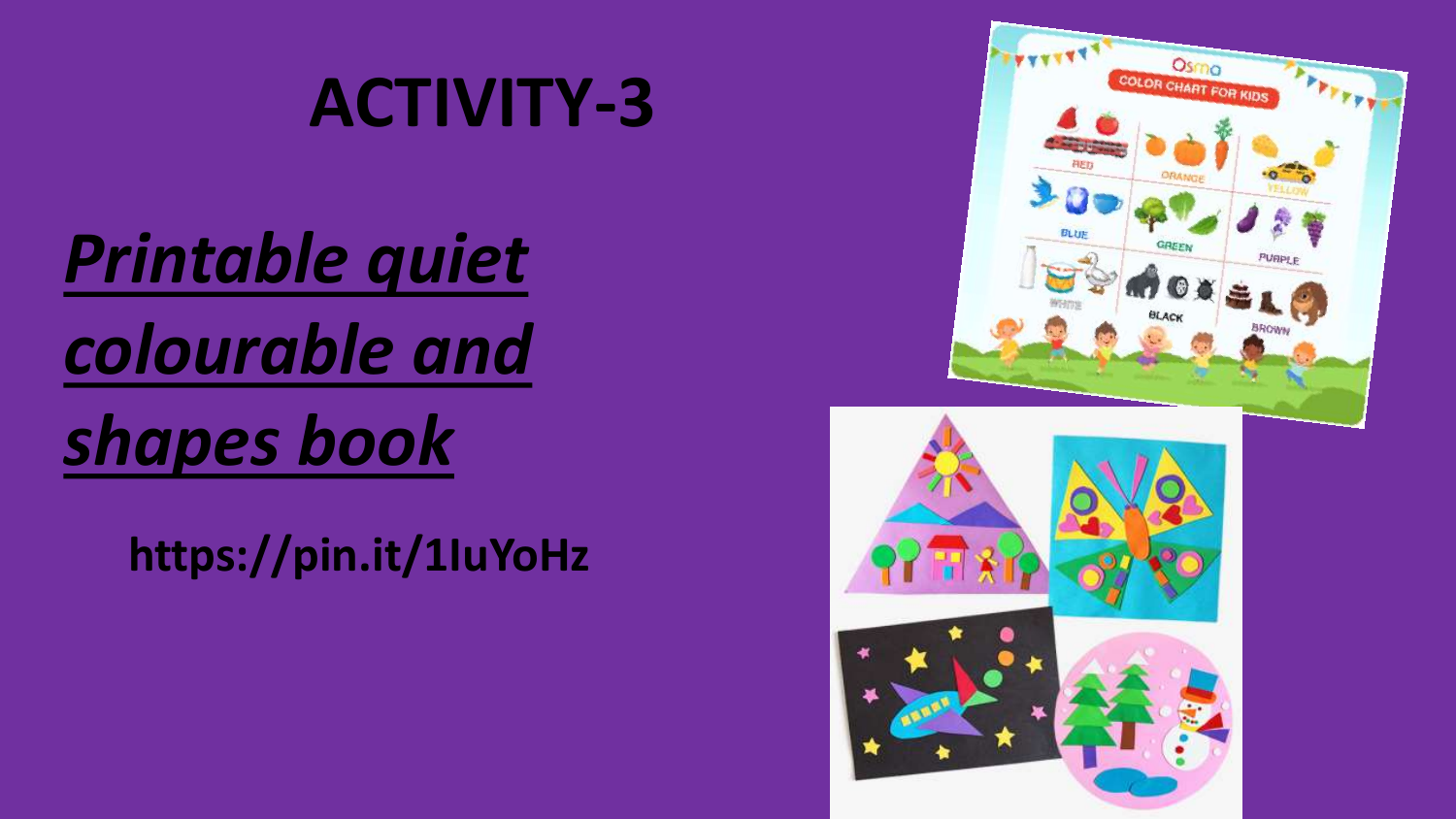#### **ACTIVITY -4**



*activity* 

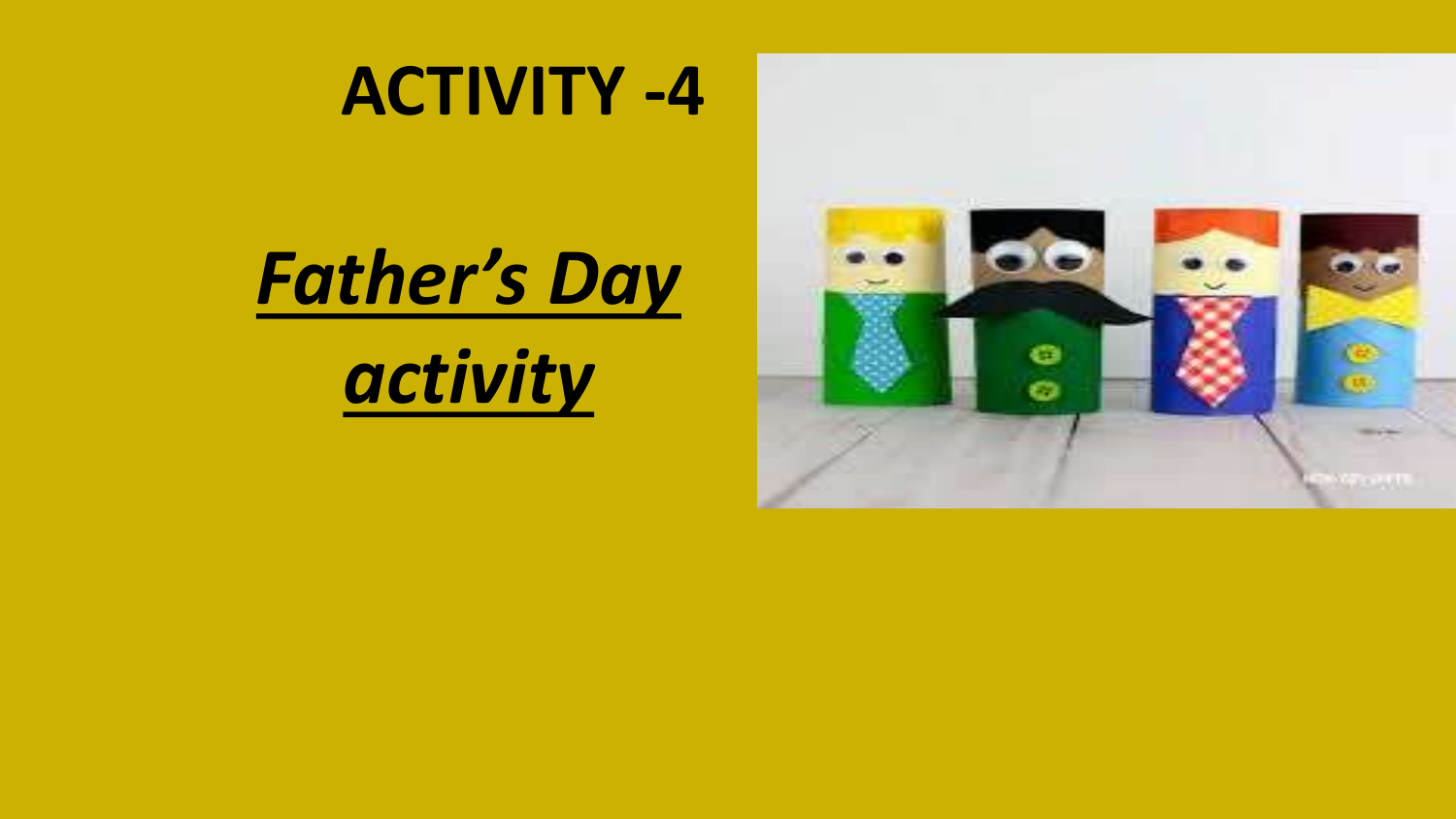#### **ACTIVITY- 5**



*coordination* 



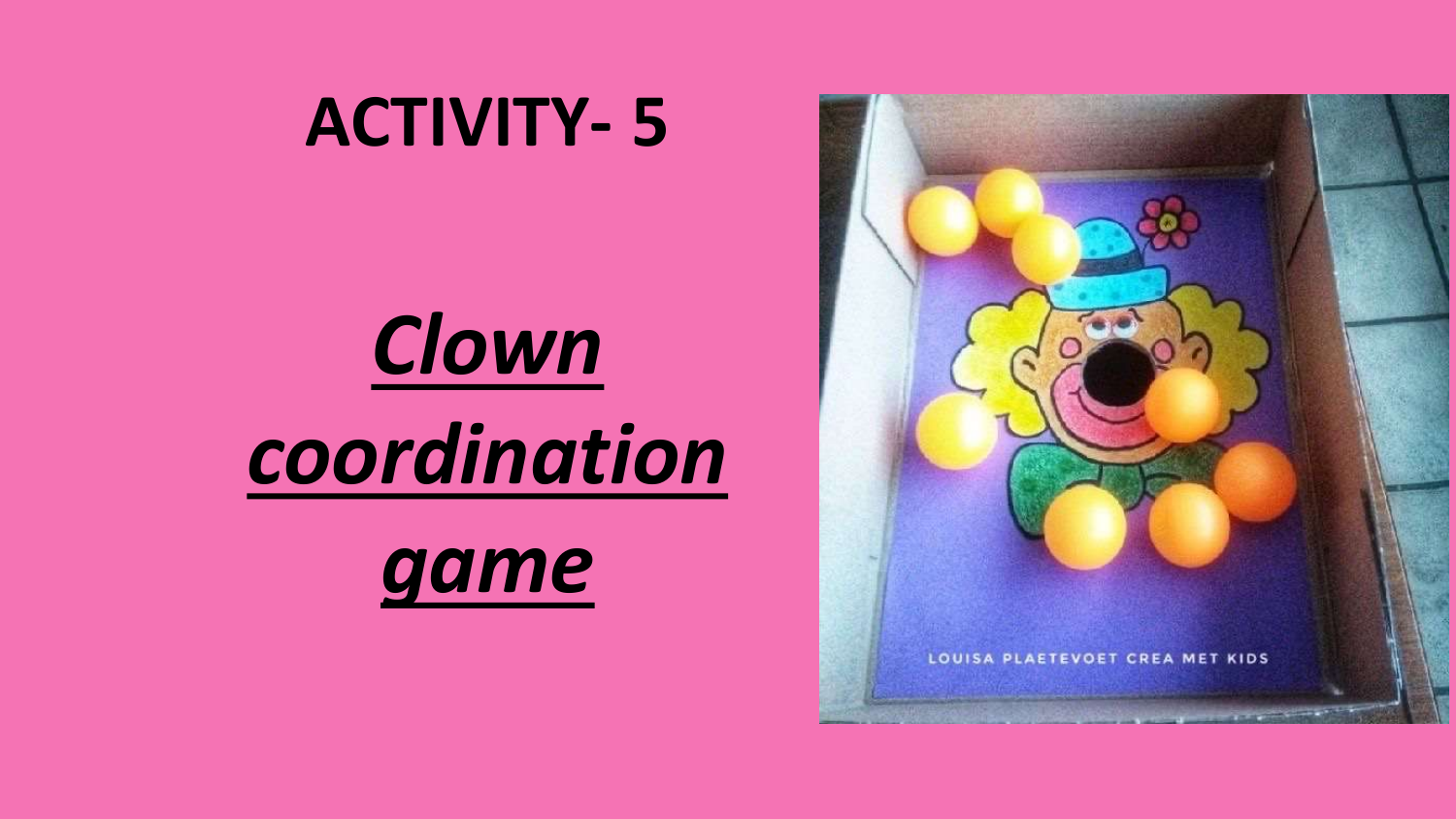## ACTIVITY-6

### *Swar Mala activity*



## *https://youtu.be/G6RGN3SStcc*